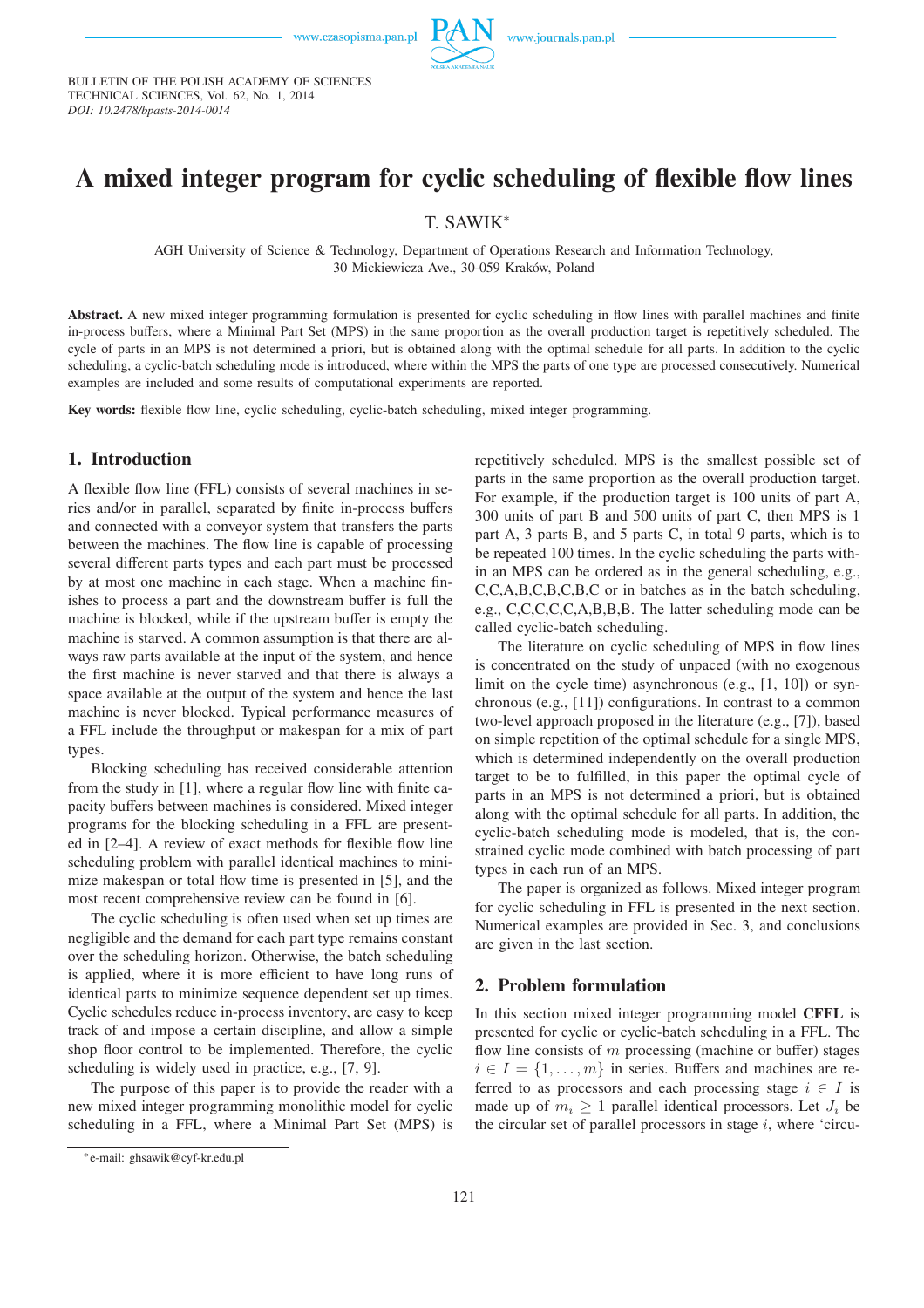

T. Sawik

lar" indicates that the set is ordered and wraps around, i.e., its first member is the successor of its last, and its last member is the predecessor of its first.

The buffers are viewed as special processors with zero processing times but with blocking. As a result the scheduling problem with finite in-process buffers can be converted into one with no buffers but with blocking.

The FFL produces various part types with negligible set up times, and each part must be processed without preemption on exactly one processor in each of the stages sequentially.

Denote by  $G, K = \{1, \ldots, n\}$ , and  $K_g =$  $\{\sum_{f \in G: f <=g-1} n_f + 1, \ldots, \sum_{f \in G: f <=g-1} n_f + n_g\}$  the ordered sets of indices, respectively of all part types, all individual parts, and all parts of type  $g \in G$ , where  $n_g$  and  $n = \sum_{g \in G} n_g$  are, respectively the number of parts type  $g$  and the total number of parts in the schedule. Denote by  $r_{ig} \geq 0$  the processing time in stage i of part type  $g \in G$ and by  $p_{ik} \geq 0$  the processing time in stage i of part  $k \in K$ ,  $(p_{ik} = r_{iq} \forall k \in K_g)$ , where all processing times are equal to zero for a buffer stage.

The MPS is defined as  $\{\underline{n}_g : g \in G\}$ , where  $\underline{n}_g =$  $n_q/S \forall g \in G$ , and S is the greatest common divisor of integers  $n_1, n_2, \ldots n_{|G|}$ , i.e., a total of S runs of an MPS is required to meet the overall production target. Denote by  $\underline{n} = \sum_{g \in G} \underline{n}_g$ , the total number of parts in an MPS.

The problem objective is to assign parts to processors in each stage and to schedule the parts cyclically so as to minimize the makespan. The decision variables are:

 $c_{ik}$  – completion time of part k in stage i;

 $d_{ik}$  – departure time of part k from stage i;

 $x_{ijk} = 1$ , if part k is assigned to processor  $j \in J_i$  in stage  $i \in I$ ; otherwise  $x_{ijk} = 0$ ;

 $y_{kl} = 1$ , if part k precedes part l in the processing sequence; otherwise  $y_{kl} = 0$ .

**Model CFFL**: Cyclic scheduling of a flexible flow line

Minimize makespan

$$
C_{max} \tag{1}
$$

subject to

Part assignment constraints:

– in every stage each part is assigned to exactly one processor,

– in each multi-processor stage *i*, every  $\underline{n}_g$ -th part of each type  $q$  is assigned to every *n*-th processor in the circular set  $J_i$  of parallel processors,

$$
\sum_{j \in J_i} x_{ijk} = 1; \ i \in I, k \in K,
$$
 (2)

$$
x_{i, next(j, J_i, \underline{n}), next(k, K_g, \underline{n}_g)} = x_{ijk};
$$
  
\n
$$
i \in I, j \in J_i, g \in G, k \in K_g :
$$
  
\n
$$
k \leq last(K_g) - \underline{n}_g, m_i > 1,
$$
  
\n(3)

where  $next(j, J_i, \underline{n})$  is the parallel processor in stage i,  $\underline{n}$  positions after processor j in the circular set  $J_i$ ,  $next(k, K_g, \underline{n}_g)$ 

is the part type g,  $\underline{n}_g$  positions after part k in the ordered set  $K_g$ , and  $last(K_g)$  is last part in the ordered set  $K_g$  of parts type g.

Part completion constraints:

– each part must be processed in the first stage and successively in all downstream stages,

$$
c_{1k} \ge p_{1k}; \ k \in K,\tag{4}
$$

$$
c_{ik} - c_{i-1k} \ge p_{ik}; \ i \in I, \ k \in K : i > 1.
$$
 (5)

Part departure constraints:

– each part cannot be departed from a stage until it is completed in this stage,

– each part leaves the line as soon as it is completed in the last stage,

$$
c_{ik} \le d_{ik}; \ i \in I, k \in K : i < m,\tag{6}
$$

$$
c_{mk} = d_{mk}; \ k \in K. \tag{7}
$$

No-buffering constraints:

– in every stage processing of each part starts immediately after its departure from the previous stage,

$$
c_{ik} - p_{ik} = d_{i-1k}; \ i \in I, k \in K : i > 1.
$$
 (8)

Part non-interference constraints:

– no two parts assigned to the same processor can be processed simultaneously,

$$
c_{ik} + Q(2 + y_{kl} - x_{ijk} - x_{ijl}) \ge d_{il} + p_{ik};
$$
  
\n
$$
i \in I, j \in J_i, k, l \in K : k < l,
$$
\n(9)

$$
c_{il} + Q(3 - y_{kl} - x_{ijk} - x_{ijl}) \ge d_{ik} + p_{il};
$$
  
\n
$$
i \in I, j \in J_i, k, l \in K : k < l,
$$
 (10)

where Q is a large positive constant not less than the schedule length.

Maximum completion time constraints:

– the schedule length is determined by the latest completion time of some part in the last stage,

$$
c_{mk} \le C_{max}; \ k \in K. \tag{11}
$$

Cyclic processing constraints:

– parts of one type are processed in the order of their numbering,

– in each single-processor stage i (with  $m_i = 1$ ), every  $n_g$ -th part of each type g is processed periodically,

– in each multi-processor stage i (with  $m_i > 1$ ), every  $n_g$ -th part of each type g is processed periodically,

– in a single-processor stage i (with  $m_i = 1$ ), no part of a new run of MPS can be started until all parts from the previous run are departed,

$$
y_{kl} = 1; \ g \in G, k \in K_g, l \in K_g : k < l,\tag{12}
$$

$$
c_{i,next(k,K_g,\underline{n}_g)} \ge d_{ik} + \sum_{f \in G} \underline{n}_f r_{if};
$$
  
\n
$$
i \in I, g \in G, k \in K_g:
$$
  
\n
$$
k \le last(K_g) - \underline{n}_g, m_i = 1,
$$
\n(13)

122 Bull. Pol. Ac.: Tech. 62(1) 2014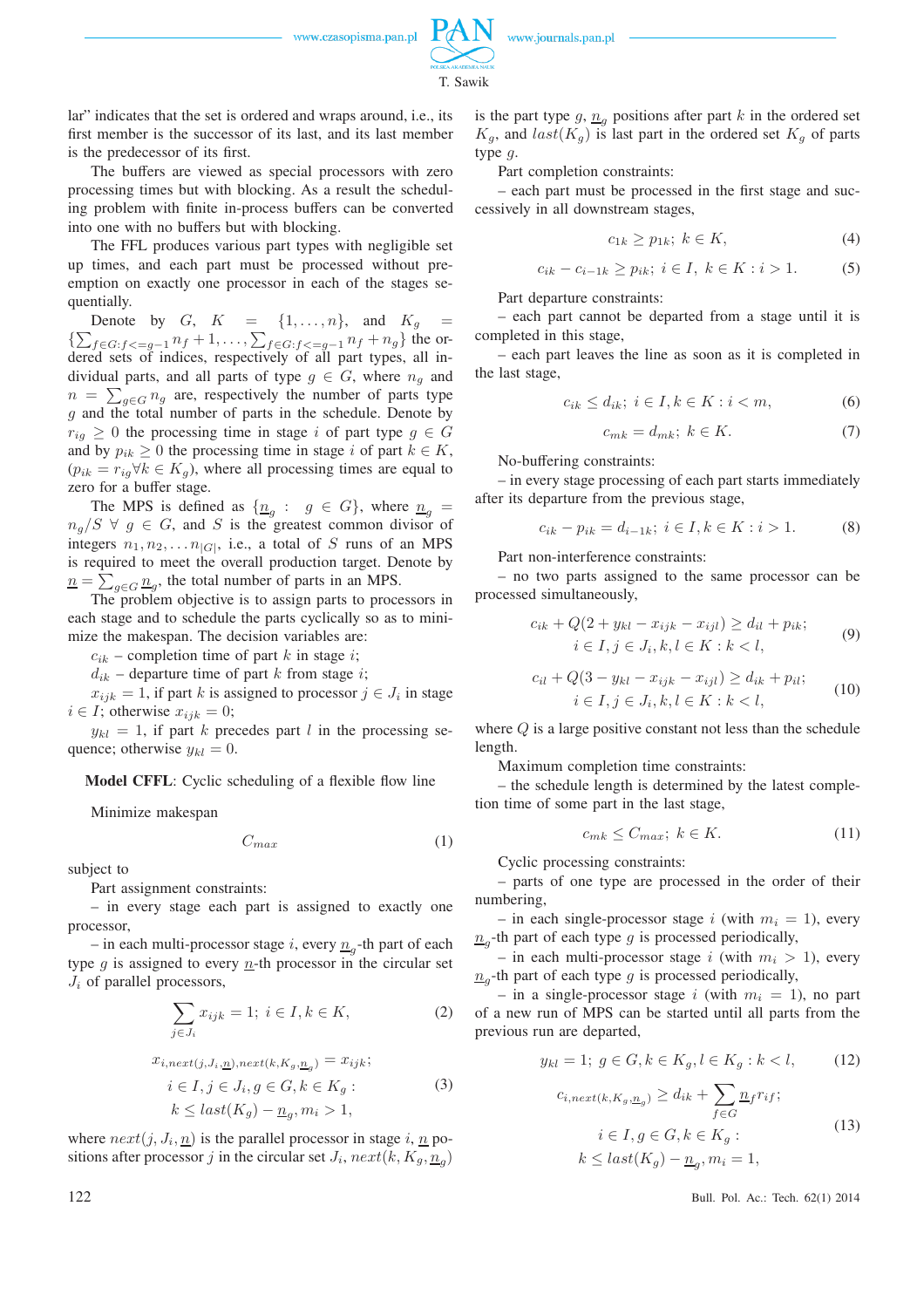

### *A mixed integer program for cyclic scheduling of flexible flow lines*

$$
c_{i, next(k, K_g, \underline{n}_g)} \ge c_{ik} - r_{ig} + \sum_{f \in G} \underline{n}_f r_{if}/m_i;
$$
  
\n
$$
i \in I, g \in G, k \in K_g:
$$
  
\n
$$
k \le last(K_g) - \underline{n}_g, m_i > 1,
$$
  
\n
$$
c_{ik} > d_{il} + p_{ik};
$$
  
\n(14)

$$
i \in I, f \in G, g \in G, k \in K_f, l \in K_g, 1 \le s \le S - 1:
$$
  
\n
$$
s\underline{n}_f < \operatorname{ord}(k, K_f) \le (s + 1)\underline{n}_f,
$$
  
\n
$$
(s - 1)\underline{n}_g < \operatorname{ord}(l, K_g) \le s\underline{n}_g, m_i = 1,
$$
\n(15)

where  $ord(k, K_f)$  denotes ordinal position of k in  $K_f$ .

Scheduling mode constraints:

– if cyclic mode is selected, then (16) ensures the same sequence of processing parts in each run of MPS,

$$
y_{kl} = y_{next(k, K_f, s\underline{n}_f), next(l, K_g, s\underline{n}_g)};
$$
  

$$
f \in G, g \in G, k \in K_f, l \in K_g, 1 \le s \le S - 1:
$$
 (16)  

$$
f < g, 1 \le ord(k, K_f) \le \underline{n}_f, 1 \le ord(l, K_g) \le \underline{n}_g,
$$

– if cyclic-batch mode is selected, then (17) ensures the same sequence of processing minimal batches of different part types in each run of MPS,

$$
y_{kl} = y_{last(K_f), last(K_g)};
$$
  
\n
$$
f \in G, g \in G, k \in K_f, l \in K_g, 1 \le s \le S:
$$
  
\n
$$
f < g, (s-1)\underline{n}_f < ord(k, K_f) \le s\underline{n}_f,
$$
  
\n
$$
(s-1)\underline{n}_g < ord(l, K_g) \le s\underline{n}_g.
$$
\n
$$
(17)
$$

Variable nonnegativity and integrality conditions:

$$
c_{ik} \ge 0; i \in I, k \in K,
$$
\n<sup>(18)</sup>

$$
d_{ik} \ge 0; i \in I, k \in K,
$$
\n<sup>(19)</sup>

$$
x_{ijk} \in \{0, 1\}; \ i \in I, j \in J_i, k \in K \tag{20}
$$

$$
y_{kl} \in \{0, 1\}; \ k, l \in K : k < l. \tag{21}
$$

Note that for a given sequence of parts at most one noninterference constraint (9) or (10) is active, and only if in stage  $i$  both parts  $k$  and  $l$  are assigned to the same processor  $j$ , that is, only if  $x_{ijk} = x_{ijl} = 1$ . Otherwise, constraints (9) and (10) are inactive and the two parts can be processed in parallel.

The assignment constraint (3) functions as a shuttle routing parts to successive processors in the circular set of parallel processors. In every multi-processor stage, the corresponding parts of one type in the consecutive MPSs (every  $\underline{n}_g$ -th part of each type g) are assigned to every  $n$ -th parallel processor, i.e., successive parts in the input sequence are assigned to successive parallel machines. As a result the same order of processing the parts is maintained in the successive multi-processor stages, which is equivalent to the classical (single-processor) permutation flowshop scheduling, [5, 6]. Thus, in addition to the sequencing variables  $y_{kl}$  that maintain the same processing order in the single-processor stages, the assignment constraint (3) ensures the same processing order in the multi-processor stages. As a result, a permutation type schedule for a flexible flow line is obtained.

The permutation type schedule eliminates overpassing among the parts and by this implicitly reduces part flow time. For example, in surface mount technology lines in the electronics manufacturing, the total flow time of each part (printed wiring board) is limited by solder paste 'pop' life time, e.g., [3, 8].

While the assignment constraint (3) cuts off many unpromising permutation type schedules, model **CFFL** without constraint (3) may produce a non-permutation type schedule, with different orders of processing parts in the successive multi-processor stages. In general, the schedule length of a non-permutation type schedule can be shorter than that for the corresponding permutation type schedule (cf. Fig. 2 vs. Fig. 4 in Sec. 3). The **CFFL** model can be further strengthened by the addition of some valid inequalities, e.g., [9].

#### **3. Computational examples**

In this section numerical examples are presented to illustrate application of the proposed model for the cyclic scheduling of a surface mount technology line for printed wiring board assembly in the electronics manufacturing (Fig. 1).



Table 1

Fig. 1. A surface mount technology line with parallel machines and finite in-process buffers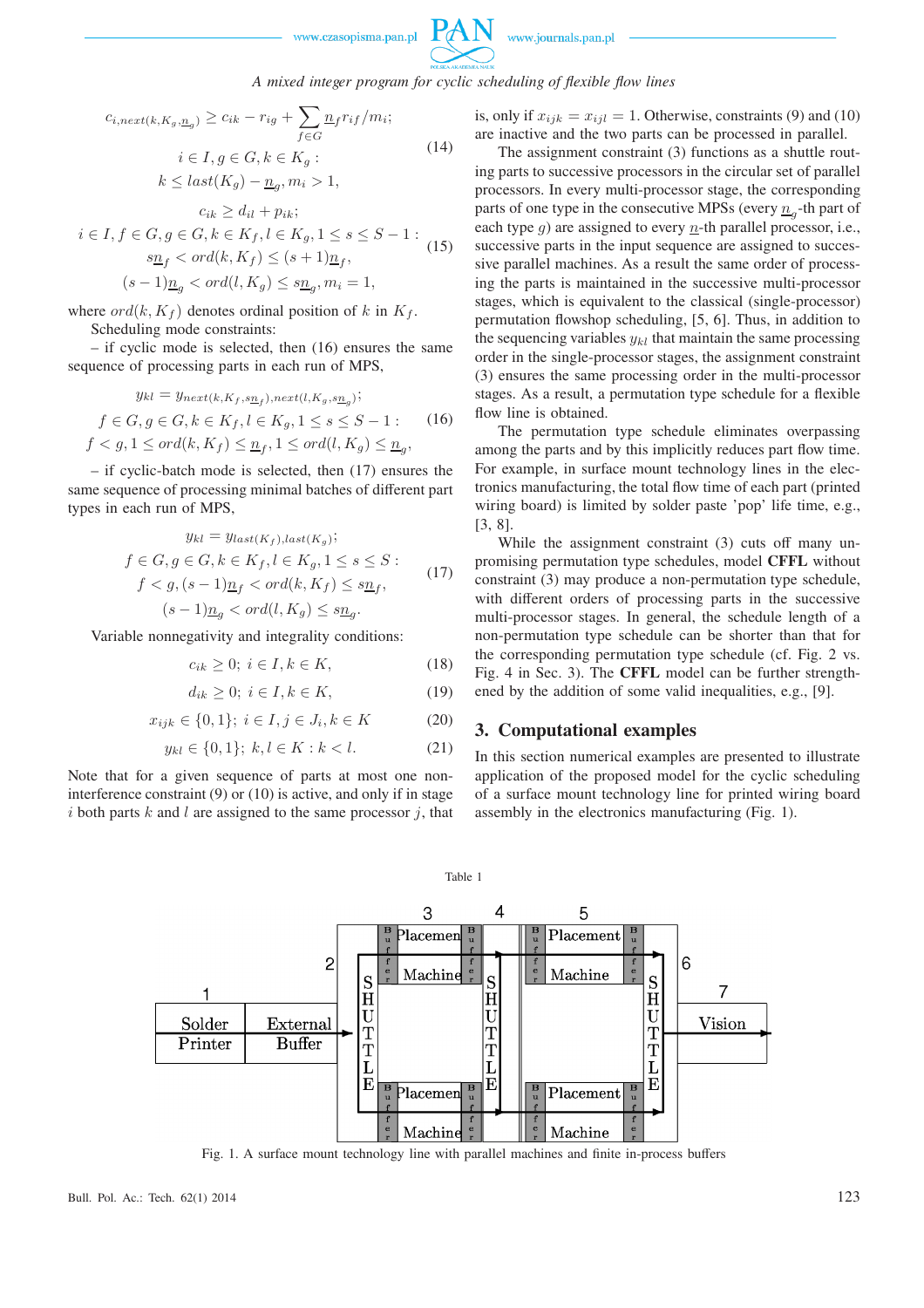$\overline{a}$ 

www.journals.pan.pl

| $n, (S \times MPS)$    | Var.  | Bin.  | Cons.                   | Nonz.   | $C_{\rm max}$ | CPU <sup>(a)</sup> |
|------------------------|-------|-------|-------------------------|---------|---------------|--------------------|
|                        |       |       | Cyclic scheduling       |         |               |                    |
| 5, (MPS)               | 159   | 88    | 524                     | 2037    | 280           | $<$ 1              |
| 25, $(5 \times MPS)$   | 951   | 600   | 12581                   | 52707   | 900           | $\overline{4}$     |
| 50, $(10 \times MPS)$  | 2301  | 1600  | 48031                   | 206912  | 1660          | 90                 |
| 75, $(15 \times MPS)$  | 4051  | 3000  | 105921                  | 461697  | 2450          | 867                |
| 100, $(20 \times MPS)$ | 6201  | 4800  | 186311                  | 817182  | 3210          | 1343               |
| 200, $(40 \times MPS)$ | 18801 | 16000 | 733071                  | 3271922 | 6310          | 11932              |
|                        |       |       | Cyclic-batch scheduling |         |               |                    |
| 5, (MPS)               | 159   | 88    | 539                     | 2094    | 280           | $<$ 1              |
| 25, $(5 \times MPS)$   | 951   | 600   | 12671                   | 53262   | 900           | $\overline{4}$     |
| 50, $(10 \times MPS)$  | 2301  | 1600  | 48086                   | 208572  | 1660          | 55                 |
| 75, $(15 \times MPS)$  | 4051  | 3000  | 106001                  | 465382  | 2450          | 178                |
| 100, $(20 \times MPS)$ | 6201  | 4800  | 186416                  | 823692  | 3210          | 514                |
| 200, $(40 \times MPS)$ | 18801 | 16000 | 733076                  | 3271932 | 6310          | 11106              |

Characteristics of CFFL model with constraint (3) and solution results

T. Sawik

(a) CPU seconds for proving optimality on a MacBookPro, 2.8GHz Intel Core i7, RAM 16GB/Gurobi 5.5.

Table 2 Characteristics of CFFL model without constraint (3) and solution results  $n, (S \times MPS)$  Var. Bin. Cons. Nonz.  $C_{\text{max}}$  CPU or  $(GAP)^{(a)}$ Cyclic scheduling 5, (MPS) 159 88 534 2084 280 <1 25,  $(5 \times MPS)$  951 600 12026 51781 880 (1.14%) 50, (10 × MPS) 2301 1600 46641 205178 1660 (1.20%) 200,  $(40 \times MPS)$  18801 16000 726831 3257258 (b) –

| 50, $(10 \times MPS)$   | 2301  | 1600  | 46641  | 205178  | 1660 | $(1.20\%)$ |
|-------------------------|-------|-------|--------|---------|------|------------|
| 75, $(15 \times MPS)$   | 4051  | 3000  | 103756 | 460108  | 2440 | $(0.82\%)$ |
| 100, $(20 \times MPS)$  | 6201  | 4800  | 183371 | 816538  | 3220 | $(0.93\%)$ |
| 200, $(40 \times MPS)$  | 18801 | 16000 | 726831 | 3257258 | (b)  |            |
| Cyclic-batch scheduling |       |       |        |         |      |            |
| 5, (MPS)                | 159   | 88    | 539    | 2094    | 280  | <1         |
| 25, $(5 \times MPS)$    | 951   | 600   | 12031  | 51758   | 880  | $(1.14\%)$ |
| 50, $(10 \times MPS)$   | 2301  | 1600  | 46646  | 205188  | 1650 | $(0.61\%)$ |
| 75, $(15 \times MPS)$   | 4051  | 3000  | 103761 | 460118  | 2430 | $(0.41\%)$ |
| 100, $(20 \times MPS)$  | 6201  | 4800  | 183376 | 816548  | 3220 | $(0.93\%)$ |
| 200, $(40 \times MPS)$  | 18801 | 16000 | 726836 | 3257268 | (b)  |            |

 $(a)$  CPU seconds for proving optimality (or GAP% after 3600 CPU seconds) on a MacBookPro, 2.8GHz Intel Core i7, RAM 16GB/Gurobi 5.5.

(b) no feasible solution found within 3600 CPU seconds.

The line consists of  $m = 7$  stages, where stages  $i =$  $1, 3, 5, 7$  are machine stages and  $i = 2, 4, 6$  are buffer stages. Stage  $i = 1$  is a single machine for screen printing, each stage  $i = 3, 5$  consists of 2 parallel machines for automatic placement of components, and stage  $i = 7$  is a single machine for vision inspection. The stages  $i = 2, 4, 6$  are represented by four, five, three buffers, respectively, including three shuttles routing the parts to the next placement machine, cf., part assignment constraint (3). If a shuttle is used as a buffer for some part waiting for its next machine and another part is waiting on a machine for transfer by the shuttle, then the machine is blocked by the completed part until the shuttle is available.

The production order consists of  $n = 25, 50, 75, 100$ or 200 parts of three types, with MPS =  $\{1, 2, 2\}$ , and the number of MPS runs required to meet the production target is  $S = 5$ , 10, 15, 20 or 40, respectively. The processing times  $r_{ia}$  of each part type g at each stage i are shown below (for the buffer stages  $i = 2, 4, 6$  all processing times are equal to zero)

|            | 30, 20, 10 |  |
|------------|------------|--|
|            | 0, 0, 0    |  |
|            | 50, 60, 70 |  |
|            | 0, 0, 0    |  |
| 70, 60, 50 |            |  |
|            | 0, 0, 0    |  |
| 10, 20, 30 |            |  |

.

The computational experiments were performed using the AMPL programming language and the Gurobi 5.5 solver (with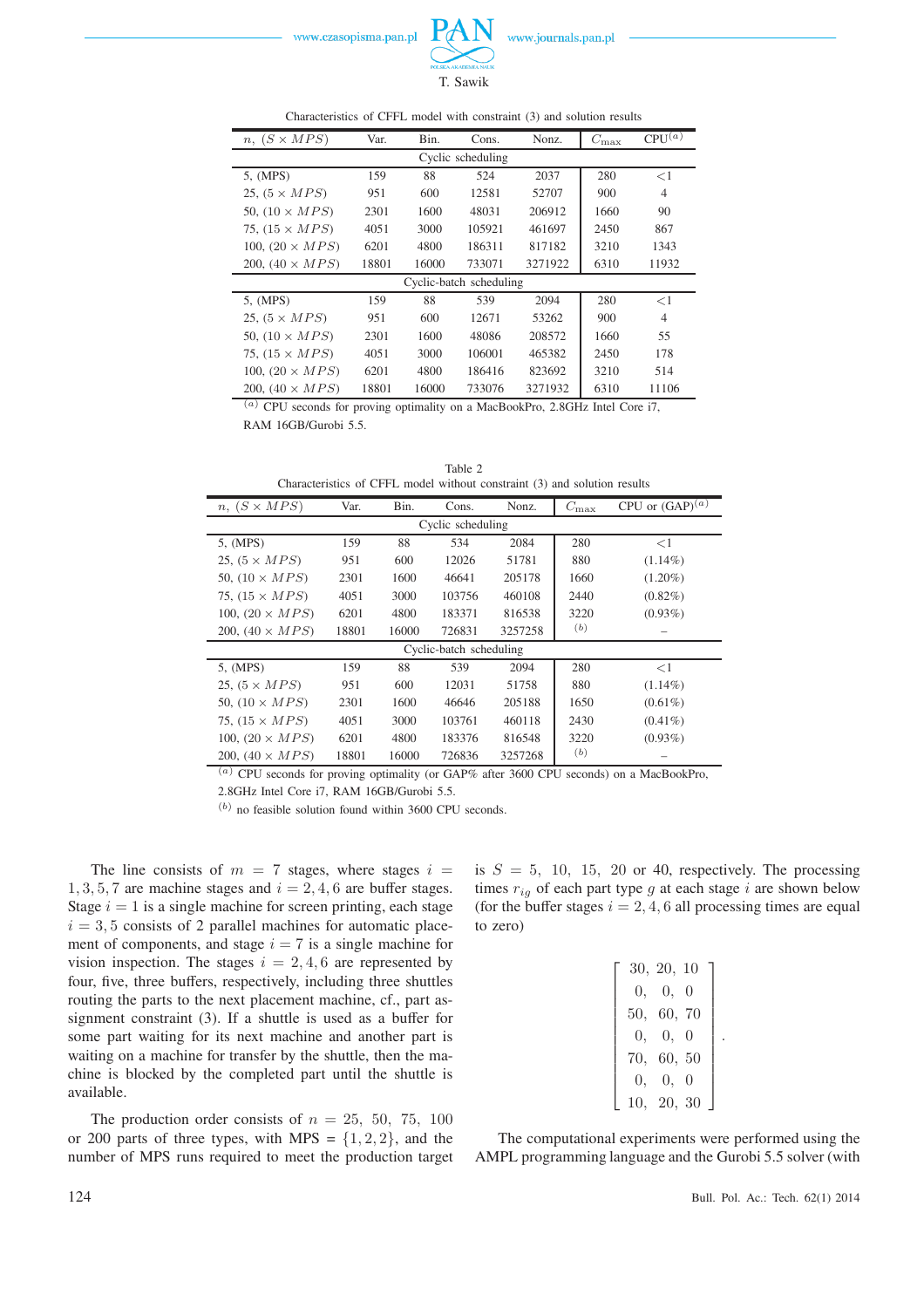

#### *A mixed integer program for cyclic scheduling of flexible flow lines*

the default settings) on a laptop MacBookPro with Intel Core i7 processor running at 2.8GHz and with 16GB RAM. The solution results for model **CFFL** with constraint (3) are summarized in Table 1 and for model **CFFL** without constraint (3), in Table 2. The size of **CFFL** model is represented by the total number of variables, *Var.*, number of binary variables, *Bin.*, number of constraints, *Cons.*, and number of nonzero coefficients, *Nonz.* The last two columns of Table 1 give the makespan  $C_{\text{max}}$  and CPU time in seconds required to find proven optimal solutions, and in Table 2 the makespan  $C_{\text{max}}$ and GAP% after 3600 seconds of CPU time, respectively.

For the permutation type model **CFFL** with constraint (3), the Gurobi solver was capable of finding proven optimal solutions for all examples, with CPU time ranging from fraction of a second to a few hours. However, the CPU time required to find proven optimal solution using the non-permutation type model **CFFL** without constraint (3) was much longer, from a few hours to several hours. Comparison of the solution results presented in Tables 1 and 2 demonstrate that the assignment constraint (3) is a very efficient cut off constraint, that eliminates a large portion of unpromising permutation type schedules for the flexible flow line.



Fig. 2. Examples of cyclic and cyclic-batch, permutation type schedule for  $n = 25$  parts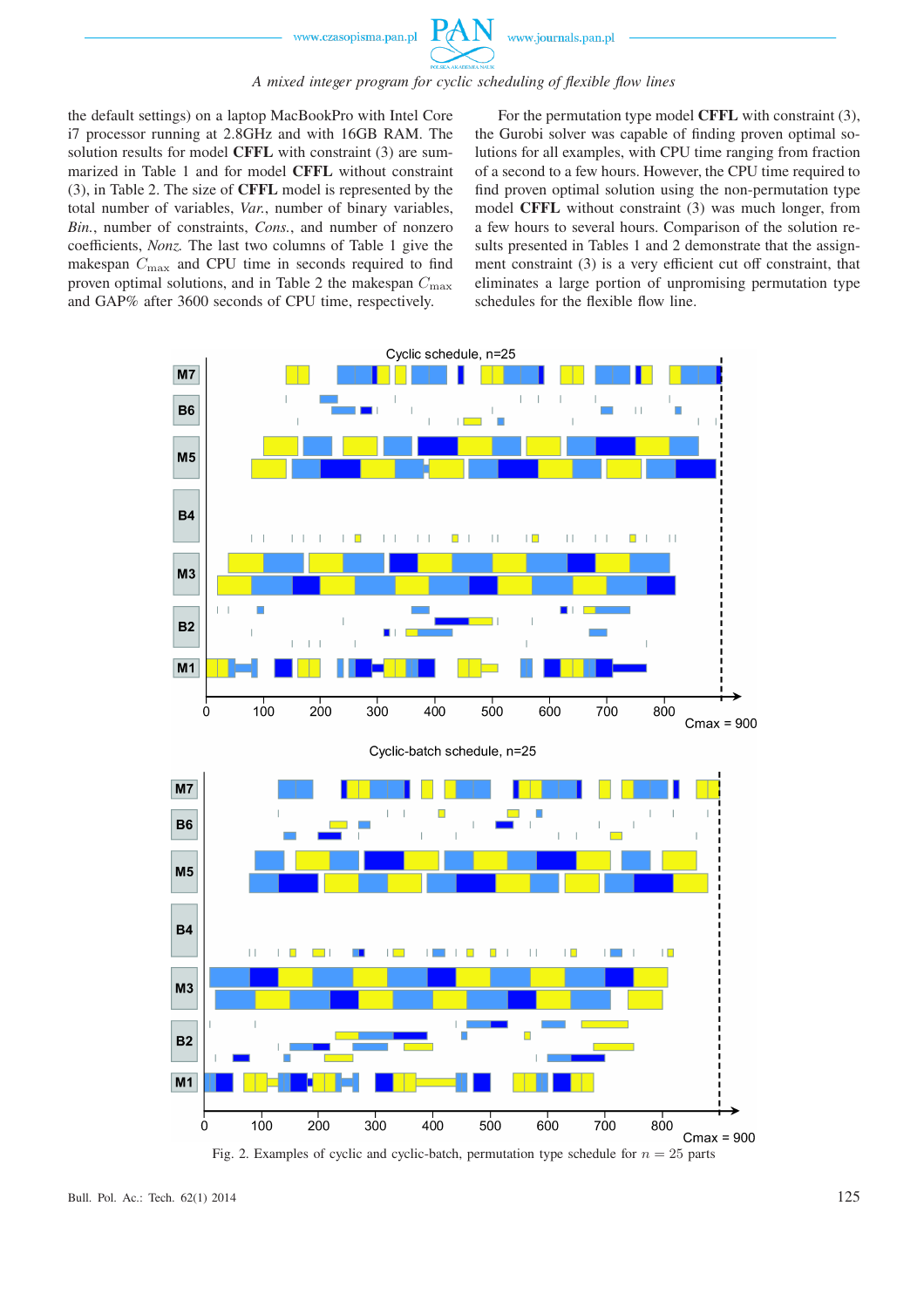

T. Sawik

Table 1 shows that for both the cyclic and the cyclic-batch scheduling modes, the optimal makespan  $C_{max}$  is the same, however the CPU time required to find proven optimal solution was shorter for cyclic-batch scheduling. The difference in CPU times can be explained by a simpler structure of the cyclic-batch mode constraints (17), than that of the cyclic mode constraints (16).

Note that, because consecutive cycles overlap, for each production order the schedule length is shorter than the makespan of a cyclic schedule obtained by simple repetition of S optimal schedules for a single MPS, e.g., for  $n = 200$ ,  $(40 \times MPS)$ ,  $C_{max} = 6310 < 11200 = 40 \times 280$ . In addition, in the optimal cyclic schedules for different volumes of production orders, different cycles of parts can be observed within an MPS.

The optimal cyclic and cyclic-batch schedules for  $n = 25$ and  $n = 100$  parts are shown in Figs. 2 and 3, with different shading of different part types and with narrow bars indicating processor blocking. For  $n = 25$  parts, the optimal input sequence of part types for a single MPS is (2,2,3,3,1) and



Fig. 3. Examples of cyclic and cyclic-batch, permutation type schedule for  $n = 100$  parts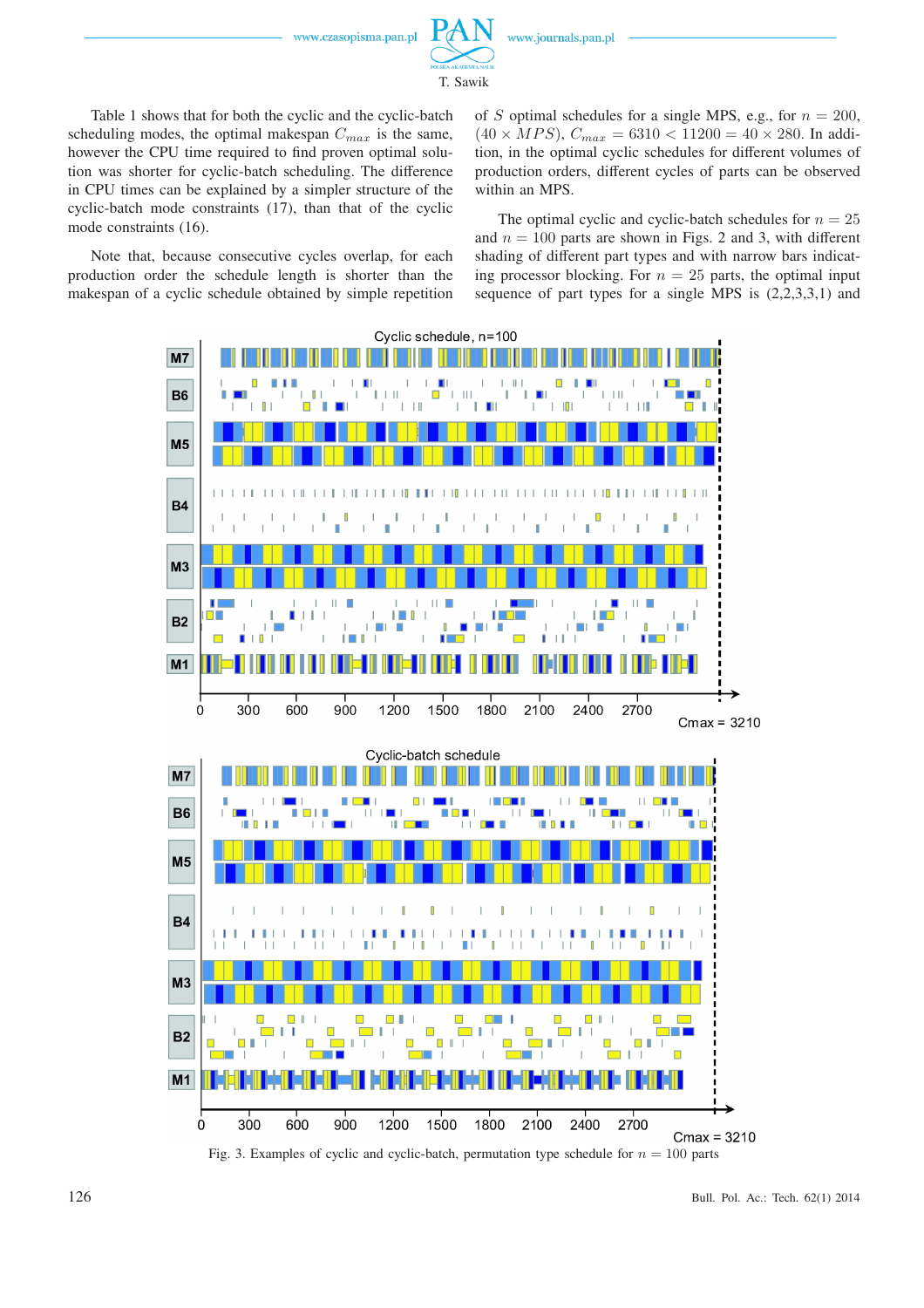



*A mixed integer program for cyclic scheduling of flexible flow lines*





Fig. 4. Examples of cyclic and cyclic-batch, non-permutation type schedule for  $n = 25$  parts

(3,3,1,2,2), respectively for cyclic and cyclic-batch scheduling mode, whereas for  $n = 100$  parts, the corresponding optimal input sequences of part types for a single MPS are (3,3,2,1,2) and (3,3,2,2,1), respectively. The input sequence can be observed on the first machine, M1, in Figures 2 and 3.

For comparison, Fig. 4 shows optimal cyclic and cyclicbatch, non-permutation type schedules for  $n = 25$  parts. The optimal input sequence for a single MPS is (3,3,2,2,1) for both cyclic and cyclic-batch scheduling modes. The nonpermutation type schedules, however, are shorter  $(C_{\text{max}} =$ 880) than the corresponding permutation schedules ( $C_{\text{max}} =$ 900) in Fig. 2. Unlike in the permutation type solution presented in Fig. 2, in which the order of processing parts in the successive multi-processor stages is identical, in the non-permutation type schedules shown in Fig. 4, parts are processed in different orders.